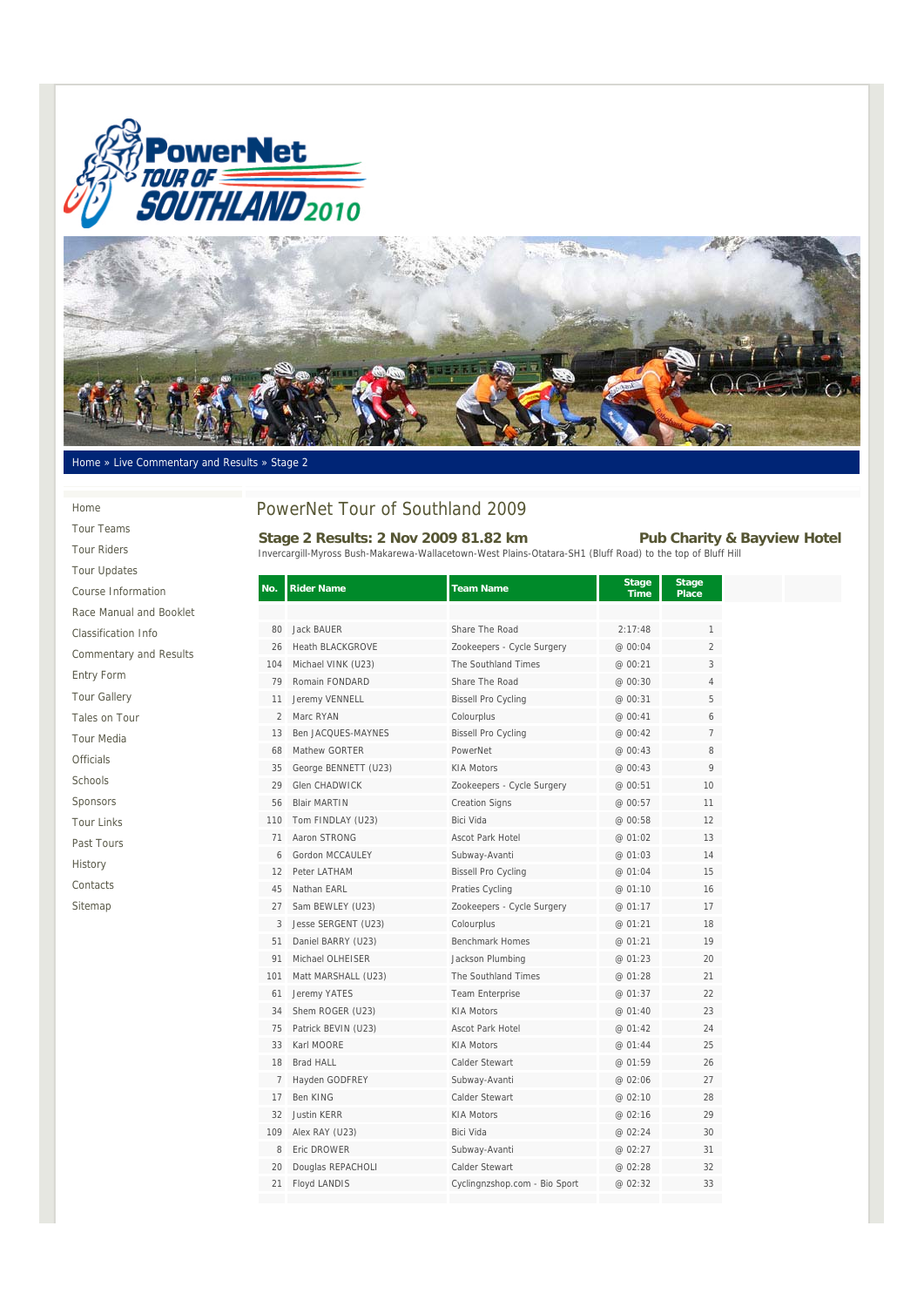| 66       | Michael STALLARD                  | PowerNet                       | @ 02:33            | 34       |
|----------|-----------------------------------|--------------------------------|--------------------|----------|
| 81       | <b>Brent ALLNUTT</b>              | Placemakers                    | @ 02:38            | 35       |
| 37       | Eric BENNETT (U23)                | NOW - MS Society               | @ 02:40            | 36       |
| 47       | James IBRAHIM                     | <b>Titans Race Team</b>        | @ 02:43            | 37       |
| 44       | Joshua CHUGG                      | <b>Praties Cycling</b>         | @ 02:48            | 38       |
| 5        | Reon PARK                         | Colourplus                     | @ 02:53            | 39       |
| 9        | Joseph COOPER                     | Subway-Avanti                  | @ 03:07            | 40       |
| 19       | Paul ODLIN                        | Calder Stewart                 | @ 03:07            | 41       |
| 16       | Mark LANGLANDS (U23)              | Calder Stewart                 | @ 03:10            | 42       |
| 107      | Taylor GUNMAN (U23)               | Bici Vida                      | @ 03:14            | 43       |
| 28       | Westley GOUGH (U23)               | Zookeepers - Cycle Surgery     | @ 03:15            | 44       |
| 72       | Wade MANGHAM (U23)                | Ascot Park Hotel               | @ 03:22            | 45       |
| 73       | Mike NORTHEY (U23)                | <b>Ascot Park Hotel</b>        | @ 03:34            | 46       |
| 22       | Nico DE JONG                      | Cyclingnzshop.com - Bio Sport  | @ 03:37            | 47       |
| 55       | Matt SILLARS (U23)                | <b>Benchmark Homes</b>         | @ 03:38            | 48       |
| 15       | Cody O'REILLY                     | <b>Bissell Pro Cycling</b>     | @ 03:40            | 49       |
| 31       | Robin REID                        | <b>KIA Motors</b>              | @ 03:45            | 50       |
| 54       | Leon HEXTALL (U23)                | Benchmark Homes                | @ 03:49            | 51       |
| 43       | Dylan NEWELL                      | Praties Cycling                | @ 03:56            | 52       |
| 108      | Carl WILLIAMS                     | Bici Vida                      | @ 03:58            | 53       |
| 105      | Sam STEELE (U23)                  | The Southland Times            | @ 04:04            | 54       |
| 14       | Omer KEM                          | <b>Bissell Pro Cycling</b>     | @ 04:04            | 55       |
| 121      | Jonathon ATKINSON                 | <b>Energy Smart</b>            | @ 04:14            | 56       |
| 87       | Kieran HAMBROOK (U23)             | Sycamore Print                 | @ 04:18            | 57       |
| 46       | Samuel WHITMITZ                   | Titans Race Team               | @ 04:24            | 58       |
| 48       | Latham CROFT                      | <b>Titans Race Team</b>        | @ 04:25            | 59       |
| 100      | David AYRE                        | Winton's Middle Pub            | @ 04:28            | 60       |
| 25       | Jamie WHYTE                       | Cyclingnzshop.com - Bio Sport  | @ 04:35            | 61       |
| 106      | Scott WILDER                      | Bici Vida                      | @ 04:41            | 62       |
| 77       | Matt GILBERT                      | Share The Road                 | @ 04:53            | 63       |
| 86       | Kevin O'DONNELL                   | Sycamore Print                 | @ 04:55            | 64       |
| 62       | Michael TORCKLER (U23)            | Team Enterprise                | @ 04:55            | 65       |
| 95<br>70 | Stefan ROTHE<br>Chris MACIC (U23) | Jackson Plumbing<br>PowerNet   | @ 05:12<br>@ 05:21 | 66<br>67 |
| 93       | <b>Greg KRAUSE</b>                | Jackson Plumbing               | @ 05:38            | 68       |
| 10       | Josh ENGLAND                      | Subway-Avanti                  | @ 05:50            | 69       |
| 42       | Jason RIGG                        | Praties Cycling                | @ 05:56            | 70       |
| 111      | Mike HFNTON                       | Southern Institute of Technolo | gy@ 06:27          | 71       |
| 76       | Karl MURRAY                       | Share The Road                 | @ 06:45            | 72       |
| 88       | Alex MCGREGOR (U23)               | Sycamore Print                 | @ 06:54            | 73       |
| 41       | Kyle MARWOOD                      | Praties Cycling                | @ 07:44            | 74       |
| 74       | Brad CARTER (U23)                 | Ascot Park Hotel               | @ 07:51            | 75       |
| 123      | Andy HAGAN                        | <b>Energy Smart</b>            | @ 07:52            | 76       |
| 60       | Hayden KEGG                       | <b>Creation Signs</b>          | @ 08:02            | 77       |
| 59       | David TREACEY                     | <b>Creation Signs</b>          | @ 08:05            | 78       |
| 116      | Logan EDGAR (U23)                 | South West Helicopters         | @ 08:19            | 79       |
| 115      | Simon BROWN                       | Southern Institute of Technolo | gy@ 08:20          | 80       |
| 58       | Alex MALONE                       | <b>Creation Signs</b>          | @ 08:21            | 81       |
| 57       | David EVANS                       | <b>Creation Signs</b>          | @ 08:22            | 82       |
| 63       | William ALEXANDER                 | Team Enterprise                | @ 08:29            | 83       |
| 120      | Simon CROOM                       | South West Helicopters         | @ 08:39            | 84       |
| 65       | Josh BROWN (U23)                  | Team Enterprise                | @ 08:41            | 85       |
| 64       | Alasdair DEMPSEY                  | <b>Team Enterprise</b>         | @ 08:45            | 86       |
| 30       | Hamish BOND                       | Zookeepers - Cycle Surgery     | @ 08:46            | 87       |
| 125      | Johno GEE                         | <b>Energy Smart</b>            | @ 08:55            | 88       |
| 102      | Hamish PRESBURY (U23)             | The Southland Times            | @ 08:56            | 89       |
| 23       | Nick LOVEGROVE                    | Cyclingnzshop.com - Bio Sport  | @ 09:07            | 90       |
| 89       | Rod WEINBERG                      | Sycamore Print                 | @ 09:11            | 91       |
| 122      | Lee EVANS (U23)                   | <b>Energy Smart</b>            | @ 09:14            | 92       |
| 84       | Jason BARLOW                      | Placemakers                    | @ 09:28            | 93       |
| 113      | Matt HINTON                       | Southern Institute of Technolo | gy@ 09:36          | 94       |
| 53       | James MCCOY (U23)                 | <b>Benchmark Homes</b>         | @ 09:37            | 95       |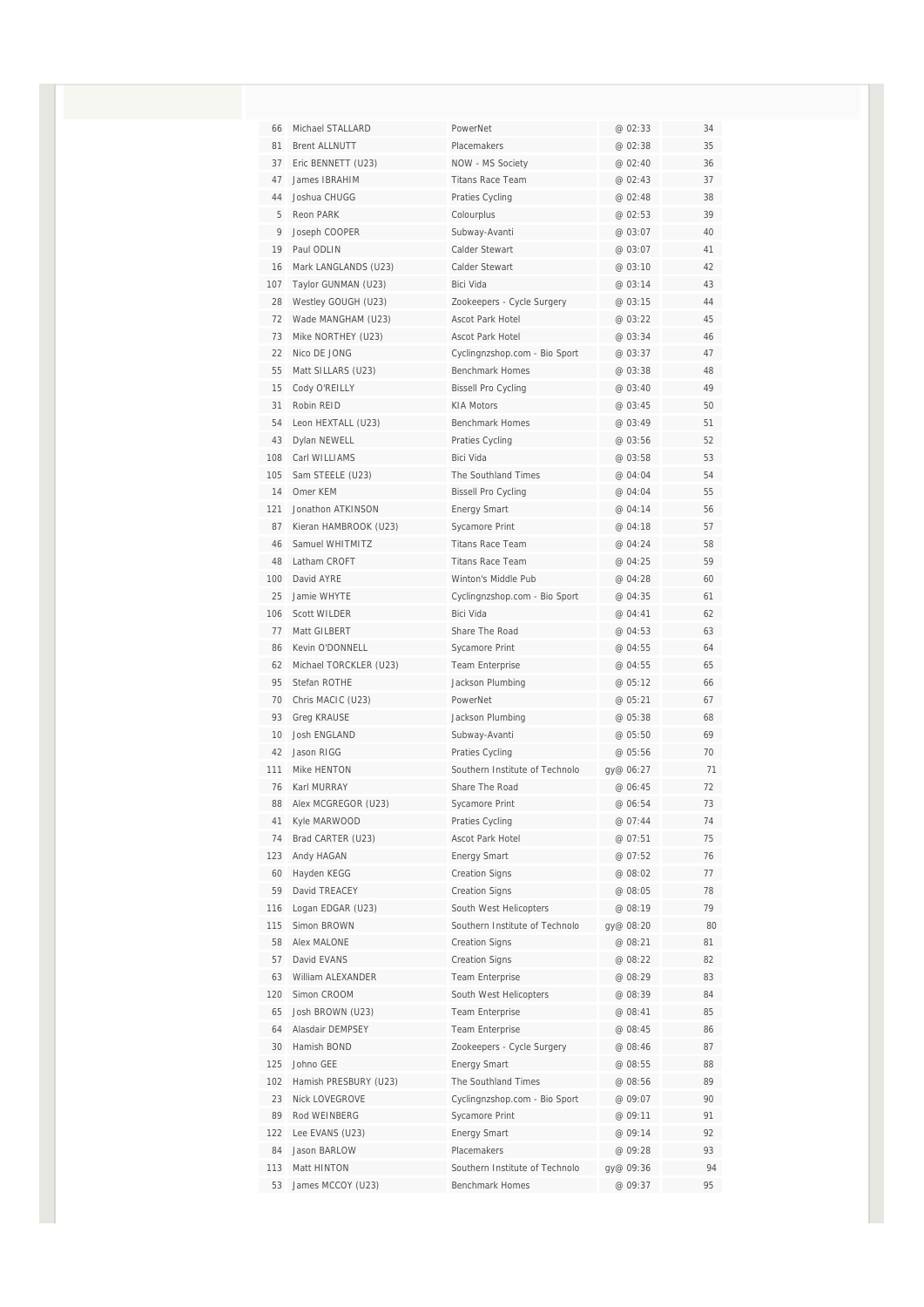| 39             | Nicholas MARTINEZ (U23)     | NOW - MS Society               | @ 09:37    | 96           |
|----------------|-----------------------------|--------------------------------|------------|--------------|
| 85             | Logan CALDER                | Placemakers                    | @09:49     | 97           |
| 40             | Corey FARRELL (U23)         | NOW - MS Society               | @10:13     | 98           |
| $\overline{4}$ | Logan HUTCHINGS             | Colourplus                     | @10:42     | 99           |
| 92             | Kevin NICOL                 | Jackson Plumbing               | @ 10:48    | 100          |
| 67             | Russell GILL (U23)          | PowerNet                       | @ 11:26    | 101          |
| 98             | Thomas HUBBARD (U23)        | Winton's Middle Pub            | @13:04     | 102          |
| 82             | Logan MORT (U23)            | <b>Placemakers</b>             | @13:29     | 103          |
| 69             | Richard ROLLINSON           | PowerNet                       | @13:33     | 104          |
| 90             | Sheldon GORTER (U23)        | Sycamore Print                 | @ 14:09    | 105          |
| 117            | <b>Travis KANF</b>          | South West Helicopters         | @ 15:22    | 106          |
| 99             | Cory HODGSON                | Winton's Middle Pub            | @21:10     | 107          |
| 24             | Jeremy MEECH                | Cyclingnzshop.com - Bio Sport  | @21:16     | 108          |
| 97             | Alan WILLIAMS               | Winton's Middle Pub            | @ 21:31    | 109          |
| 118            | Andrew BALLANTYNF           | South West Helicopters         | @ 21:53    | 110          |
| 124            | Chris KFNDALL               | <b>Energy Smart</b>            | @ 24:49    | 111          |
| 114            | Dion NFFMS                  | Southern Institute of Technolo | av@ 27:10  | 11           |
| 36             | <b>Tvler LOCKE</b>          | NOW - MS Society               | @ 28:26    | 113          |
| 96             | James GIBSON                | Winton's Middle Pub            | @ 29:31    | 114          |
| 1              | Hayden ROULSTON             | Colourplus                     | <b>DNF</b> | 0            |
| 38             | Sergio HERNANDEZ            | NOW - MS Society               | <b>DNF</b> | 0            |
| 49             | Oliver HARDING-SHEATH (U23) | <b>Titans Race Team</b>        | <b>DNF</b> | $\Omega$     |
| 50             | <b>Brent DAWBER</b>         | <b>Titans Race Team</b>        | <b>DNF</b> | 0            |
| 52             | James EARLY                 | <b>Benchmark Homes</b>         | <b>DNF</b> | 0            |
| 78             | Ryan WILLS (U23)            | Share The Road                 | <b>DNF</b> | $\Omega$     |
| 83             | Daniel WARRFN               | <b>Placemakers</b>             | <b>DNF</b> | $\Omega$     |
| 94             | Seth RUBIN                  | Jackson Plumbing               | <b>DNF</b> | $\Omega$     |
| 103            | Cameron KARWOWSKI (U23)     | The Southland Times            | <b>DNF</b> | $\mathbf{0}$ |
| 112            | Dylan STEWART               | Southern Institute of Technolo | qyDNF      | 0            |
| 119            | Lachlan SHANNON             | South West Helicopters         | <b>DNF</b> | 0            |
|                |                             |                                |            |              |

Live data provided by PowerNet Limited. Results data generated from SportCalc (www.sportcalc.co.nz)

### **PowerNet General Classification (After stage 2)**

**Web Design by Flatout © 2009** 

| No.            | <b>Rider Name</b>    | <b>Team Name</b>           | G C<br><b>Time</b> | G <sub>C</sub><br><b>Place</b> | <b>Bonus</b> | <b>Penalty</b> |
|----------------|----------------------|----------------------------|--------------------|--------------------------------|--------------|----------------|
|                |                      |                            |                    |                                |              |                |
| 26             | Heath BLACKGROVE     | Zookeepers - Cycle Surgery | 2:28:15            | $\mathbf{1}$                   | 00:04        |                |
| 80             | <b>Jack BAUFR</b>    | Share The Road             | @ 00:14            | $\overline{2}$                 | 00:06        |                |
| $\mathfrak{D}$ | Marc RYAN            | Colourplus                 | @ 00:24            | 3                              |              |                |
| 11             | Jeremy VENNELL       | <b>Bissell Pro Cycling</b> | @ 00:29            | 4                              |              |                |
| 13             | Ben JACQUES-MAYNES   | <b>Bissell Pro Cycling</b> | @ 00:40            | 5                              |              |                |
| 79             | Romain FONDARD       | Share The Road             | @ 00:50            | 6                              |              |                |
| 29             | <b>Glen CHADWICK</b> | Zookeepers - Cycle Surgery | @ 00:51            | $\overline{7}$                 |              |                |
| 104            | Michael VINK (U23)   | The Southland Times        | @ 00:52            | 8                              | 00:02        |                |
| 6              | Gordon MCCAULEY      | Subway-Avanti              | @ 00:58            | 9                              |              |                |
| 12             | Peter LATHAM         | <b>Bissell Pro Cycling</b> | @ 01:02            | 10                             |              |                |
| 35             | George BENNETT (U23) | <b>KIA Motors</b>          | @ 01:02            | 11                             |              |                |
| 3              | Jesse SERGENT (U23)  | Colourplus                 | @ 01:04            | 12                             |              |                |
| 27             | Sam BEWLEY (U23)     | Zookeepers - Cycle Surgery | @01:17             | 13                             |              |                |
| 68             | Mathew GORTER        | PowerNet                   | @ 01:18            | 14                             |              |                |
| 110            | Tom FINDLAY (U23)    | Bici Vida                  | @ 01:26            | 15                             |              |                |
| 71             | Aaron STRONG         | <b>Ascot Park Hotel</b>    | @ 01:27            | 16                             |              |                |
| 56             | <b>Blair MARTIN</b>  | <b>Creation Signs</b>      | @ 01:31            | 17                             |              |                |
| 45             | Nathan FARL          | Praties Cycling            | @ 01:33            | 18                             |              |                |
| 51             | Daniel BARRY (U23)   | <b>Benchmark Homes</b>     | @ 01:45            | 19                             |              |                |
| 34             | Shem ROGER (U23)     | <b>KIA Motors</b>          | @ 01:57            | 20                             |              |                |
| 91             | Michael OLHEISER     | Jackson Plumbing           | @ 01:57            | 21                             |              |                |
| $\overline{7}$ | Hayden GODFREY       | Subway-Avanti              | @ 02:01            | 22                             |              |                |
| 101            | Matt MARSHALL (U23)  | The Southland Times        | @ 02:01            | 23                             |              |                |
| 33             | Karl MOORE           | <b>KIA Motors</b>          | @ 02:02            | 24                             |              |                |
| 75             | Patrick BEVIN (U23)  | <b>Ascot Park Hotel</b>    | @ 02:07            | 25                             |              |                |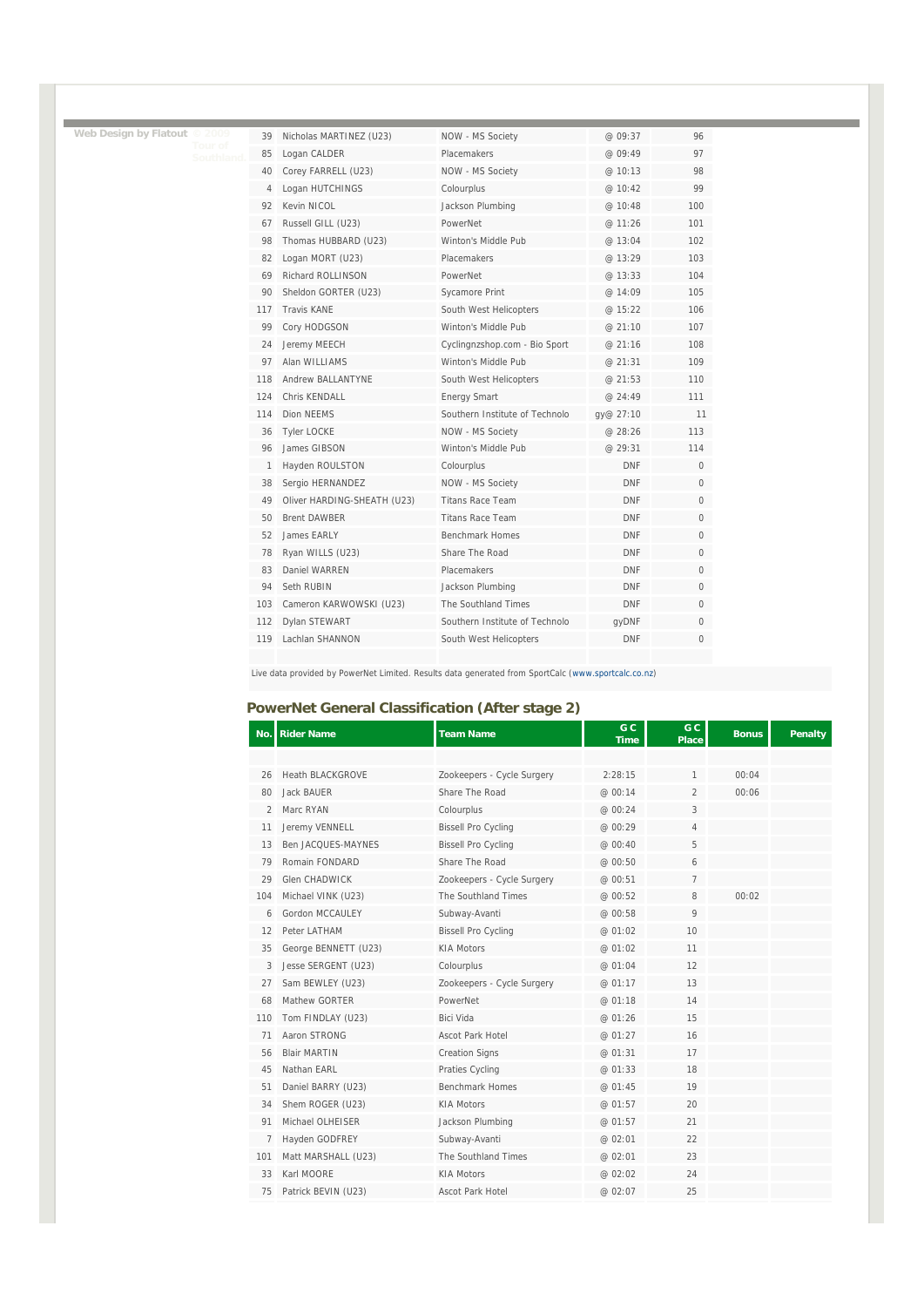| 61  | Jeremy YATES           | Team Enterprise                | @ 02:20   | 26 |       |  |
|-----|------------------------|--------------------------------|-----------|----|-------|--|
| 8   | Eric DROWER            | Subway-Avanti                  | @ 02:22   | 27 |       |  |
| 18  | <b>Brad HALL</b>       | Calder Stewart                 | @ 02:22   | 28 |       |  |
| 32  | <b>Justin KERR</b>     | <b>KIA Motors</b>              | @ 02:33   | 29 |       |  |
| 17  | Ben KING               | Calder Stewart                 | @ 02:34   | 30 |       |  |
| 20  | Douglas REPACHOLI      | Calder Stewart                 | @ 02:51   | 31 |       |  |
| 109 | Alex RAY (U23)         | <b>Bici Vida</b>               | @ 02:51   | 32 |       |  |
| 21  | Floyd LANDIS           | Cyclingnzshop.com - Bio Sport  | @ 03:00   | 33 |       |  |
| 9   | Joseph COOPER          | Subway-Avanti                  | @ 03:02   | 34 |       |  |
| 66  | Michael STALLARD       | PowerNet                       | @ 03:08   | 35 |       |  |
| 81  | <b>Brent ALLNUTT</b>   | Placemakers                    | @ 03:13   | 36 |       |  |
| 28  | Westley GOUGH (U23)    | Zookeepers - Cycle Surgery     | @ 03:15   | 37 |       |  |
| 19  | Paul ODLIN             | Calder Stewart                 | @ 03:30   | 38 |       |  |
| 37  | Eric BENNETT (U23)     | NOW - MS Society               | @ 03:31   | 39 |       |  |
| 47  | James IBRAHIM          | <b>Titans Race Team</b>        | @ 03:35   | 40 |       |  |
| 15  | Cody O'REILLY          | <b>Bissell Pro Cycling</b>     | @ 03:38   | 41 |       |  |
| 107 | Taylor GUNMAN (U23)    | Bici Vida                      | @ 03:41   | 42 |       |  |
| 5   | Reon PARK              | Colourplus                     | @ 03:43   | 43 |       |  |
| 72  | Wade MANGHAM (U23)     | <b>Ascot Park Hotel</b>        | @ 03:48   | 44 |       |  |
| 16  | Mark LANGLANDS (U23)   | Calder Stewart                 | @ 03:49   | 45 |       |  |
| 44  | Joshua CHUGG           | Praties Cycling                | @ 03:52   | 46 |       |  |
| 73  | Mike NORTHEY (U23)     | <b>Ascot Park Hotel</b>        | @ 04:00   | 47 |       |  |
| 31  | Robin REID             | <b>KIA Motors</b>              | @ 04:02   | 48 |       |  |
| 55  | Matt SILLARS (U23)     | <b>Benchmark Homes</b>         | @ 04:02   | 49 |       |  |
| 14  | Omer KEM               | <b>Bissell Pro Cycling</b>     | @ 04:04   | 50 |       |  |
| 22  | Nico DE JONG           | Cyclingnzshop.com - Bio Sport  | @ 04:05   | 51 |       |  |
| 54  | Leon HEXTALL (U23)     | <b>Benchmark Homes</b>         | @ 04:17   | 52 |       |  |
| 43  | Dylan NEWELL           | Praties Cycling                | @ 04:19   | 53 |       |  |
| 108 | Carl WILLIAMS          | Bici Vida                      | @ 04:26   | 54 |       |  |
| 105 | Sam STEELE (U23)       | The Southland Times            | @ 04:37   | 55 |       |  |
| 121 | Jonathon ATKINSON      | <b>Energy Smart</b>            | @ 05:01   | 56 |       |  |
| 46  | Samuel WHITMITZ        | <b>Titans Race Team</b>        | @ 05:14   | 57 | 00:02 |  |
| 87  | Kieran HAMBROOK (U23)  | Sycamore Print                 | @ 05:18   | 58 |       |  |
| 100 | David AYRE             | Winton's Middle Pub            | @ 05:23   | 59 |       |  |
| 77  | Matt GILBERT           | Share The Road                 | @ 05:37   | 60 |       |  |
| 62  | Michael TORCKLER (U23) | Team Enterprise                | @ 05:38   | 61 |       |  |
| 48  | Latham CROFT           | <b>Titans Race Team</b>        | @ 05:40   | 62 |       |  |
| 95  | Stefan ROTHF           | Jackson Plumbing               | @ 05:46   | 63 |       |  |
| 25  | Jamie WHYTE            | Cyclingnzshop.com - Bio Sport  | @ 05:52   | 64 |       |  |
| 70  | Chris MACIC (U23)      | PowerNet                       | @ 05:56   | 65 |       |  |
| 93  | <b>Greg KRAUSE</b>     | Jackson Plumbing               | @ 06:11   | 66 |       |  |
| 42  | Jason RIGG             | Praties Cycling                | @ 06:34   | 67 |       |  |
| 10  | Josh ENGLAND           | Subway-Avanti                  | @ 06:42   | 68 |       |  |
| 106 | Scott WILDER           | Bici Vida                      | @ 06:45   | 69 |       |  |
| 76  | Karl MURRAY            | Share The Road                 | @ 07:05   | 70 |       |  |
| 111 | Mike HENTON            | Southern Institute of Technolo | gy@ 07:15 | 71 |       |  |
| 88  | Alex MCGREGOR (U23)    | Sycamore Print                 | @ 07:54   | 72 |       |  |
| 41  | Kyle MARWOOD           | Praties Cycling                | @ 08:07   | 73 |       |  |
| 60  | Hayden KEGG            | <b>Creation Signs</b>          | @ 08:36   | 74 |       |  |
| 123 | Andy HAGAN             | <b>Energy Smart</b>            | @ 08:39   | 75 |       |  |
| 59  | David TREACEY          | <b>Creation Signs</b>          | @ 08:40   | 76 |       |  |
| 57  | David EVANS            | <b>Creation Signs</b>          | @ 08:56   | 77 |       |  |
| 58  | Alex MALONE            | <b>Creation Signs</b>          | @ 08:56   | 78 |       |  |
| 115 | Simon BROWN            | Southern Institute of Technolo | gy@ 09:08 | 79 |       |  |
| 65  | Josh BROWN (U23)       | Team Enterprise                | @ 09:24   | 80 |       |  |
| 116 | Logan EDGAR (U23)      | South West Helicopters         | @ 09:26   | 81 |       |  |
| 23  | Nick LOVEGROVE         | Cyclingnzshop.com - Bio Sport  | @ 09:35   | 82 |       |  |
| 120 | Simon CROOM            | South West Helicopters         | @ 09:46   | 83 |       |  |
| 125 | Johno GEE              | <b>Energy Smart</b>            | @ 09:52   | 84 |       |  |
| 53  | James MCCOY (U23)      | <b>Benchmark Homes</b>         | @ 10:00   | 85 | 00:01 |  |
| 122 | Lee EVANS (U23)        | <b>Energy Smart</b>            | @ 10:01   | 86 |       |  |
| 84  | Jason BARLOW           | Placemakers                    | @ 10:03   | 87 |       |  |
|     |                        |                                |           |    |       |  |

Home | Sponsors | Course Information |<br>Commentary and Results | Tour Teams |<br>Classification Info | Tour Riders | Tour<br>Competitions | Tour Media | Schools |<br>Race Manual and Booklet | Officials |<br>Tour Gallery | Tour Links |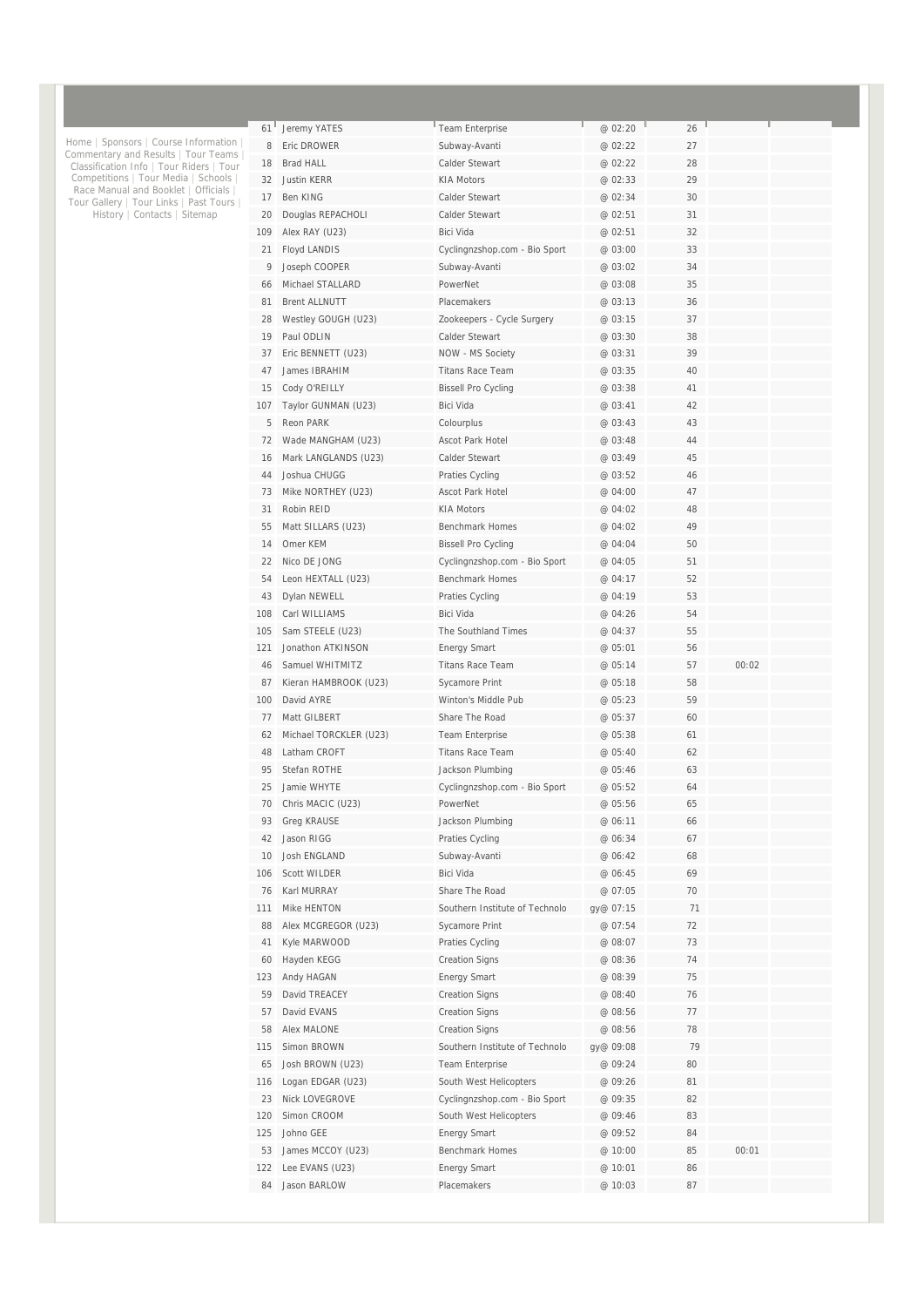| 74             | Brad CARTER (U23)           | Ascot Park Hotel               | @ 10:20    | 88  |                |  |
|----------------|-----------------------------|--------------------------------|------------|-----|----------------|--|
| 113            | Matt HINTON                 | Southern Institute of Technolo | gy@ 10:25  | 89  |                |  |
| 39             | Nicholas MARTINEZ (U23)     | NOW - MS Society               | @ 10:28    | 90  |                |  |
| 102            | Hamish PRESBURY (U23)       | The Southland Times            | @ 10:41    | 91  |                |  |
| 85             | Logan CALDER                | Placemakers                    | @ 10:46    | 92  |                |  |
| 63             | William ALEXANDER           | <b>Team Enterprise</b>         | @10:50     | 93  |                |  |
| 30             | Hamish BOND                 | Zookeepers - Cycle Surgery     | @ 11:01    | 94  |                |  |
| 89             | Rod WEINBERG                | Sycamore Print                 | @ 11:04    | 95  |                |  |
| 64             | Alasdair DEMPSEY            | <b>Team Enterprise</b>         | @ 11:06    | 96  |                |  |
| 92             | Kevin NICOL                 | Jackson Plumbing               | @ 11:23    | 97  |                |  |
| 86             | Kevin O'DONNELL             | <b>Sycamore Print</b>          | @ 11:28    | 98  |                |  |
| $\overline{4}$ | Logan HUTCHINGS             | Colourplus                     | @ 11:32    | 99  |                |  |
| 40             | Corey FARRELL (U23)         | NOW - MS Society               | @ 12:40    | 100 |                |  |
| 67             | Russell GILL (U23)          | PowerNet                       | @ 13:23    | 101 |                |  |
| 82             | Logan MORT (U23)            | Placemakers                    | @ 14:04    | 102 |                |  |
| 90             | Sheldon GORTER (U23)        | Sycamore Print                 | @ 15:09    | 103 |                |  |
| 98             | Thomas HUBBARD (U23)        | Winton's Middle Pub            | @15:20     | 104 |                |  |
| 69             | <b>Richard ROLLINSON</b>    | PowerNet                       | @ 15:32    | 105 |                |  |
| 117            | <b>Travis KANE</b>          | South West Helicopters         | @ 16:29    | 106 |                |  |
| 97             | Alan WILLIAMS               | Winton's Middle Pub            | @ 22:23    | 107 | 00:03          |  |
| 24             | Jeremy MEECH                | Cyclingnzshop.com - Bio Sport  | @ 22:33    | 108 |                |  |
| 99             | Cory HODGSON                | Winton's Middle Pub            | @23:27     | 109 |                |  |
| 118            | <b>Andrew BALLANTYNE</b>    | South West Helicopters         | @ 24:43    | 110 |                |  |
| 124            | Chris KENDALL               | <b>Energy Smart</b>            | @ 26:28    | 111 |                |  |
| 114            | <b>Dion NEEMS</b>           | Southern Institute of Technolo | gy@ 29:07  | 11  | $\overline{2}$ |  |
| 36             | <b>Tyler LOCKE</b>          | NOW - MS Society               | @ 29:17    | 113 |                |  |
| 96             | James GIBSON                | Winton's Middle Pub            | @ 30:26    | 114 |                |  |
| $\mathbf{1}$   | Hayden ROULSTON             | Colourplus                     | <b>DNF</b> |     |                |  |
| 38             | Sergio HERNANDEZ            | NOW - MS Society               | <b>DNF</b> |     |                |  |
| 49             | Oliver HARDING-SHEATH (U23) | <b>Titans Race Team</b>        | <b>DNF</b> |     |                |  |
| 50             | <b>Brent DAWBER</b>         | <b>Titans Race Team</b>        | <b>DNF</b> |     |                |  |
| 52             | James FARLY                 | Benchmark Homes                | <b>DNF</b> |     |                |  |
| 78             | Ryan WILLS (U23)            | Share The Road                 | <b>DNF</b> |     |                |  |
| 83             | Daniel WARREN               | Placemakers                    | <b>DNF</b> |     |                |  |
| 94             | Seth RUBIN                  | Jackson Plumbing               | <b>DNF</b> |     |                |  |
| 103            | Cameron KARWOWSKI (U23)     | The Southland Times            | <b>DNF</b> |     |                |  |
| 112            | Dylan STEWART               | Southern Institute of Technolo | qyDNF      |     |                |  |
| 119            | Lachlan SHANNON             | South West Helicopters         | <b>DNF</b> |     |                |  |
|                |                             |                                |            |     |                |  |

Live data provided by PowerNet Limited. Results data generated from SportCalc (www.sportcalc.co.nz)

### **Teams Classification (After stage 2)**

**Sponsored by WENSLEY'S AVANTI PLUS, INVERCARGILL** 

| <b>Team Name</b>              | <b>GC Time</b> |
|-------------------------------|----------------|
|                               |                |
| <b>Bissell Pro Cycling</b>    | 7:26:56        |
| Zookeepers - Cycle Surgery    | @ 00:01        |
| Colourplus                    | @ 01:53        |
| <b>KIA Motors</b>             | @ 02:47        |
| Subway-Avanti                 | @ 03:10        |
| Share The Road                | @ 04:11        |
| <b>Ascot Park Hotel</b>       | @ 05:11        |
| The Southland Times           | @ 05:21        |
| Calder Stewart                | @ 05:35        |
| Bici Vida                     | @ 05:47        |
| Praties Cycling               | @ 06:52        |
| <b>Benchmark Homes</b>        | @ 07:49        |
| PowerNet                      | @ 08:11        |
| Cyclingnzshop.com - Bio Sport | @ 09:57        |
| Jackson Plumbing              | @ 11:43        |
| <b>Titans Race Team</b>       | @ 11:57        |
|                               |                |